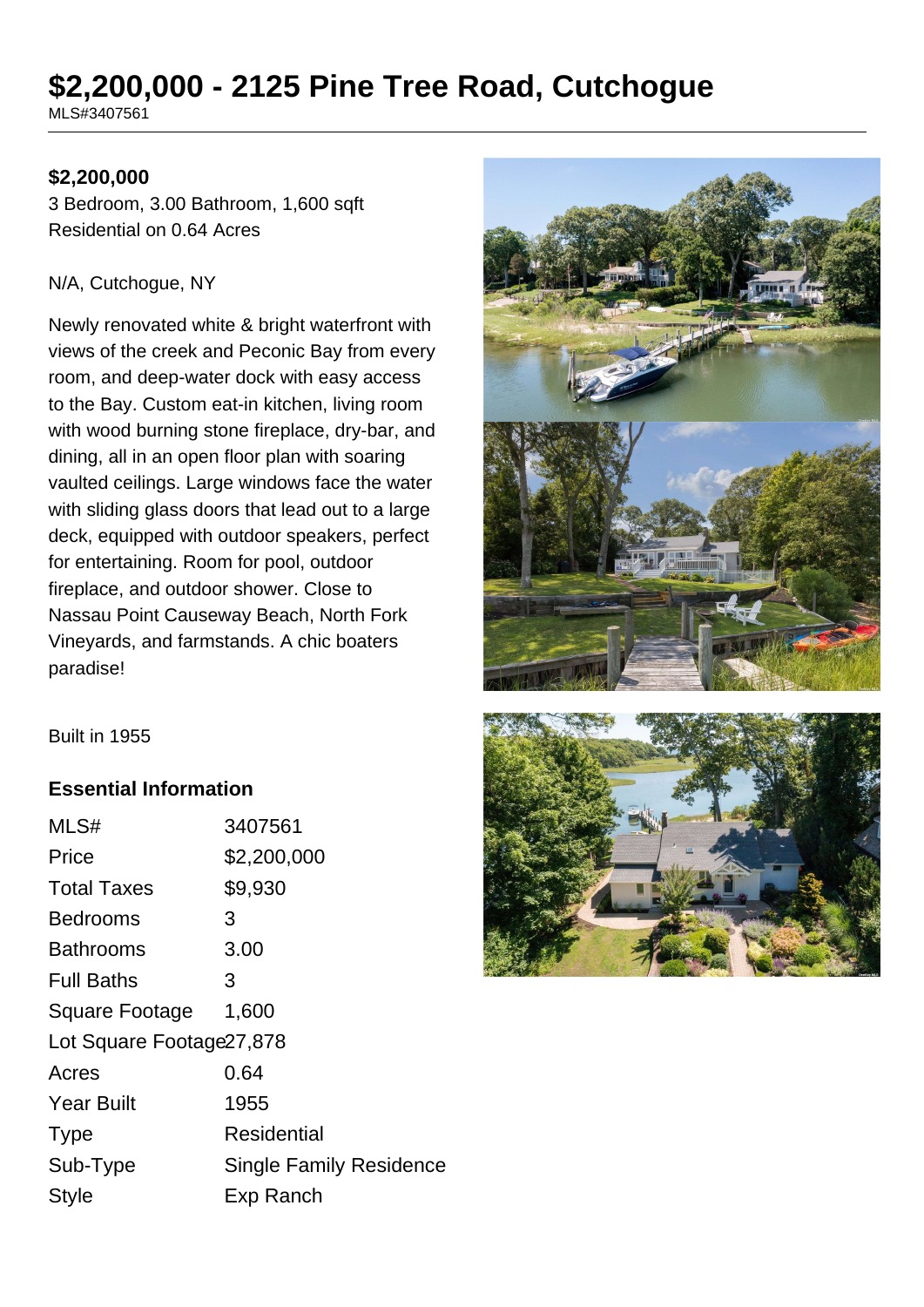| <b>Status</b>                | Active                                                                                                                                                           |  |  |
|------------------------------|------------------------------------------------------------------------------------------------------------------------------------------------------------------|--|--|
| <b>Community Information</b> |                                                                                                                                                                  |  |  |
| <b>Address</b>               | 2125 Pine Tree Road                                                                                                                                              |  |  |
| Subdivision                  | N/A                                                                                                                                                              |  |  |
| City                         | Cutchogue                                                                                                                                                        |  |  |
| County                       | <b>Suffolk</b>                                                                                                                                                   |  |  |
| <b>State</b>                 | <b>NY</b>                                                                                                                                                        |  |  |
| Zip Code                     | 11935                                                                                                                                                            |  |  |
| <b>Amenities</b>             |                                                                                                                                                                  |  |  |
| <b>Features</b>              | Level                                                                                                                                                            |  |  |
| Parking                      | Private, Driveway, No Garage, Storage                                                                                                                            |  |  |
| Garages                      | Private, Driveway, No Garage, Storage                                                                                                                            |  |  |
| View                         | Panoramic, Other, Water                                                                                                                                          |  |  |
| <b>Is Waterfront</b>         | Yes                                                                                                                                                              |  |  |
| Waterfront                   | Bay, Beach Access, Beach Front, Creek, Water Access, Waterfront                                                                                                  |  |  |
| <b>Interior</b>              |                                                                                                                                                                  |  |  |
| Interior                     | Hardwood                                                                                                                                                         |  |  |
| <b>Interior Features</b>     | Master Downstairs, 1st Floor Bedrm, Cathedral Ceiling(s), Den/Family<br>Room, Eat-in Kitchen, Guest Quarters, Living Room / Dining Room,<br>Master Bath, Storage |  |  |
| Appliances                   | Dishwasher, Dryer, Oven, Refrigerator, Washer                                                                                                                    |  |  |
| Heating                      | Oil, Forced Air                                                                                                                                                  |  |  |
| Cooling                      | <b>Central Air</b>                                                                                                                                               |  |  |
| Fireplace                    | Yes                                                                                                                                                              |  |  |
| # of Fireplaces              | 1                                                                                                                                                                |  |  |
| Has Basement                 | Yes                                                                                                                                                              |  |  |
| <b>Basement</b>              | Partial, Walk-Out Access                                                                                                                                         |  |  |
| <b>Exterior</b>              |                                                                                                                                                                  |  |  |

| <b>Exterior</b>               | Frame, Wood Siding |
|-------------------------------|--------------------|
| <b>Exterior Features</b> Dock |                    |
| Lot Description               | Level              |
| Construction                  | Frame, Wood Siding |

## **School Information**

| <b>District</b> | Mattituck-Cutchogue |
|-----------------|---------------------|
|                 |                     |